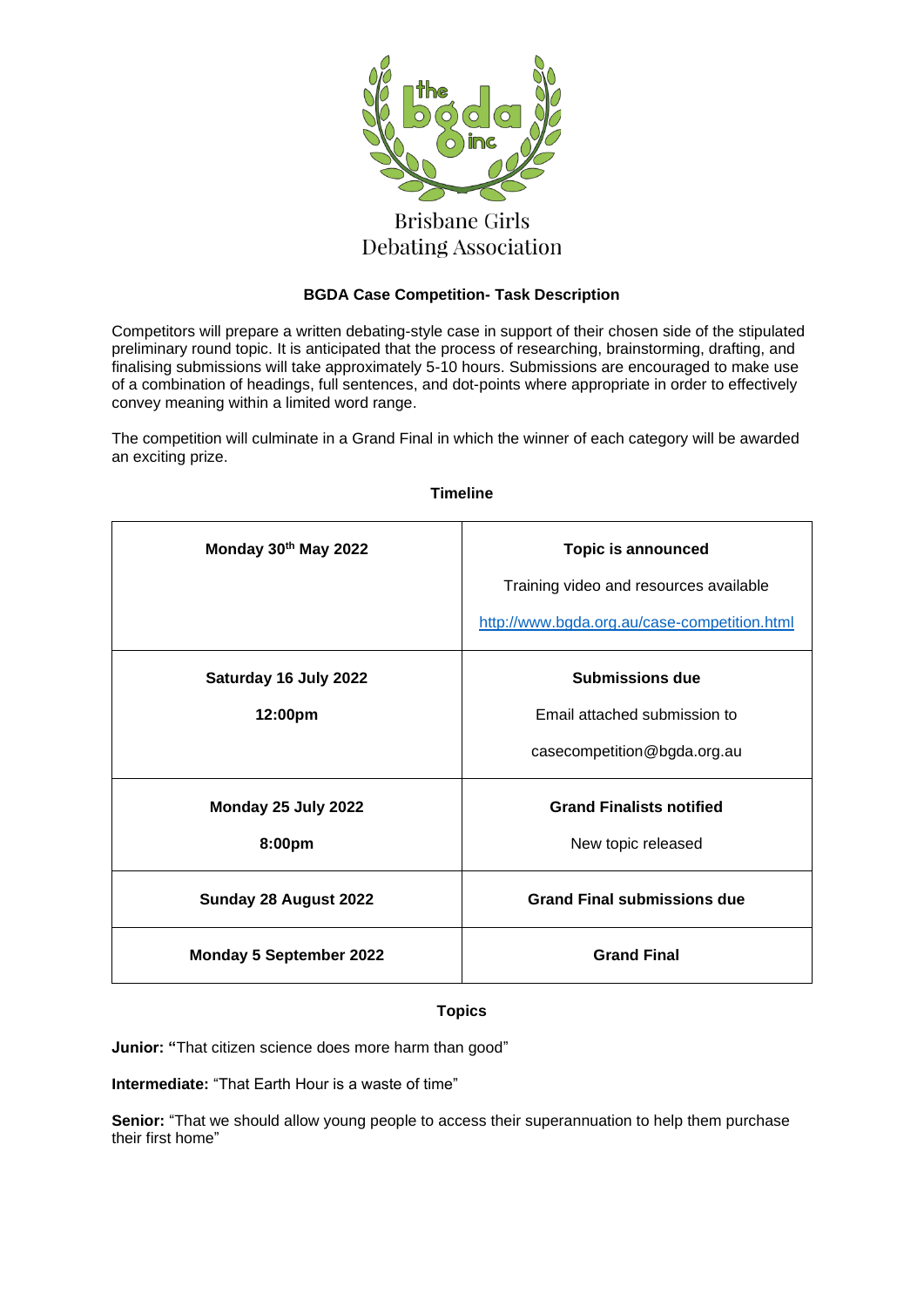#### **Rules**

- Students may compete as pairs or as an individual
- With the exception of students collaborating within their pair, competitors must not discuss their entries with any other competitors or plagiarise in any way
- The maximum word count is absolute any words over the maximum word court will not be considered (e.g. there is no 10% over leeway)
- Students may choose whether they prepare an Affirmative or Negative team case
- Entries must be emailed as a word document to [casecompetition@bgda.org.au](mailto:casecompetition@bgda.org.au) by 12:00pm Saturday 16 July 2022.
- Submission emails must include your and your partner's name, your grades, and school.
- In the preliminary round, each case will be assessed by three adjudicators who will each individually assign a score to the case, which will be averaged to determine the score of the case
- Following the preliminary round, the highest performing entries will be invited to progress to the Grand Final. In the event of a tie between entries, five judges will assess the relevant submissions and vote on which entries will progress to the Grand Final. The number of entries selected to progress to the Grand Final will be at the discretion of the BGDA Executive.

#### **Categories**

| Category     | <b>Eligibility</b>                                            | Maximum word count |
|--------------|---------------------------------------------------------------|--------------------|
| Junior       | Students eligible for the BGDA<br>Competition in grades 7-8   | 800 words          |
| Intermediate | Students eligible for the BGDA<br>Competition in grades 9-10  | 1000 words         |
| Senior       | Students eligible for the BGDA<br>Competition in grades 11-12 | 1200 words         |

#### **Criteria**

The competition will be judged by qualified BGDA adjudicators who will score the case out of 100, with reference to the following criteria:

- Matter: the substance of your ideas (maximum of 50 points)
- Manner: the clarity of your expression, choice of words to convey specific meaning, formatting of the document (maximum of 20 points)
- Method: structure of your argument, prioritisation of ideas (maximum of 30 points)

Unlike in debating, the full score range will be utilised so that entries can be effectively distinguished. Students may request feedback on their case following the completion of the preliminary round.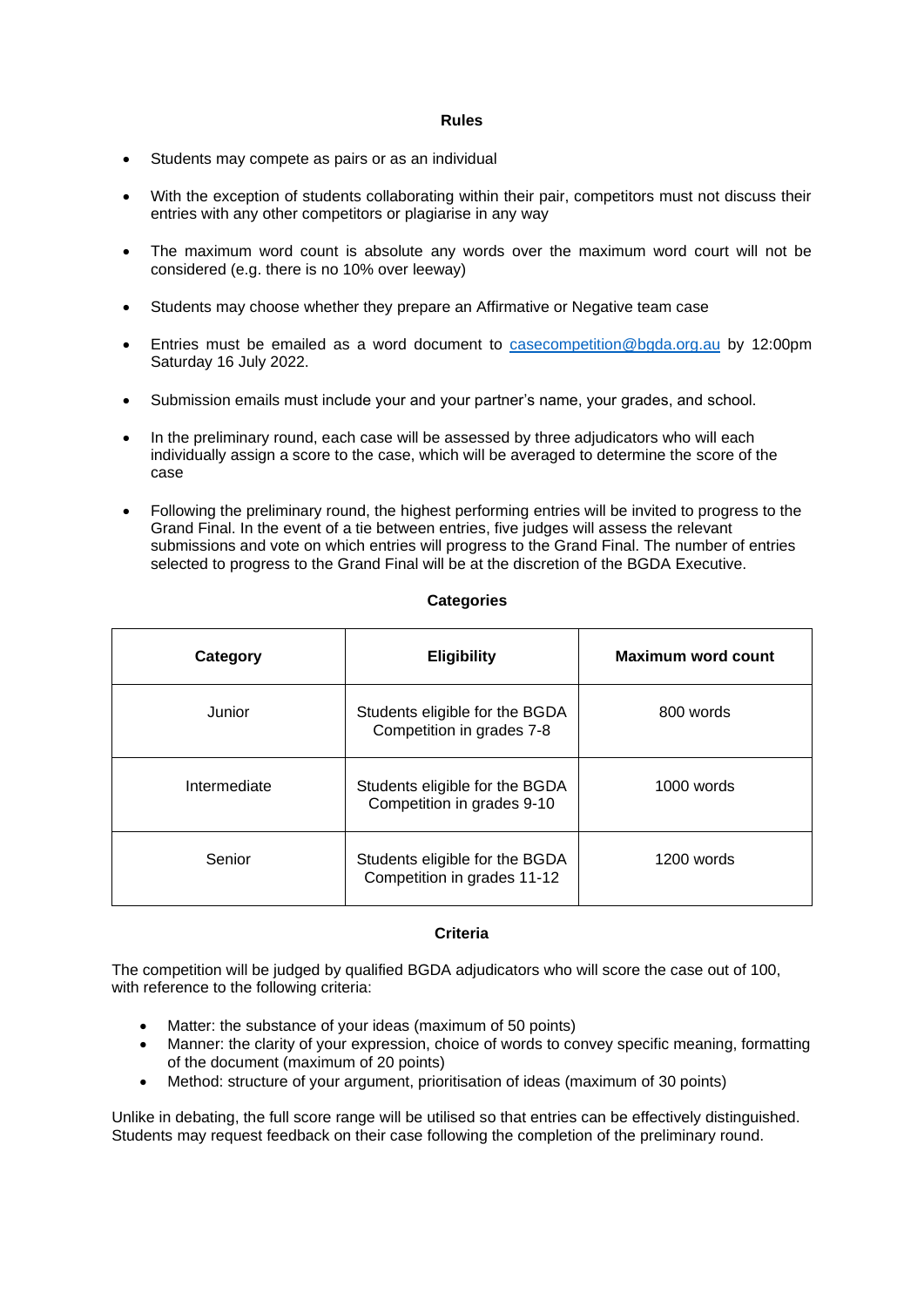Below is a description of the attributes a judge would expect a case within the following ranges to present:

 $\overline{a}$ 

| Needs improvement: 0-40 points                                                                                                                                                                                                                                                                                                                                                                                                                                                                                                                                                                                                                                                                                                                                                                           | Good: 41-60 points                                                                                                                                                                                                                                                                                                                                                                                                                                                                                                                                                                                                                                                                                                                                                                                                                            |
|----------------------------------------------------------------------------------------------------------------------------------------------------------------------------------------------------------------------------------------------------------------------------------------------------------------------------------------------------------------------------------------------------------------------------------------------------------------------------------------------------------------------------------------------------------------------------------------------------------------------------------------------------------------------------------------------------------------------------------------------------------------------------------------------------------|-----------------------------------------------------------------------------------------------------------------------------------------------------------------------------------------------------------------------------------------------------------------------------------------------------------------------------------------------------------------------------------------------------------------------------------------------------------------------------------------------------------------------------------------------------------------------------------------------------------------------------------------------------------------------------------------------------------------------------------------------------------------------------------------------------------------------------------------------|
| Limited understanding of the key terms<br>$\bullet$<br>within the topic<br>Limited context provided<br>$\bullet$<br>Very limited evidence of strategy or<br>$\bullet$<br>prioritisation of ideas<br>Limited explanation of key arguments<br>$\bullet$<br>Formatting is confusing and difficult to<br>$\bullet$<br>follow<br>Limited use of structure<br>$\bullet$<br>Very limited use of stakeholders<br>Very limited use of research<br>$\bullet$<br>Narrow range of arguments<br>$\bullet$<br>Rebuttal does not meaningfully<br>$\bullet$<br>advance assigned case<br>Phrasing and word choice limits<br>$\bullet$<br>persuasiveness<br>If provided, model, counter-model or<br>$\bullet$<br>criteria do not meaningfully advance<br>case<br>For Intermediate and Senior.<br>No impacting of arguments | Good understanding of key terms within<br>$\bullet$<br>the topic<br>Good context provided<br>$\bullet$<br>Good understanding of the key issues<br>$\bullet$<br>within the debate<br>Good range of arguments selected<br>$\bullet$<br>Good explanation of key arguments<br>$\bullet$<br>Clear point titles selected<br>$\bullet$<br>Good prioritisation of material<br>$\bullet$<br>Limited consideration of stakeholders<br>$\bullet$<br>Good use of structure<br>$\bullet$<br>Some evidence of a research<br>$\bullet$<br>Good identification and response to<br>$\bullet$<br>rebuttal issues<br>Phrasing and word choice assists<br>$\bullet$<br>persuasiveness<br>Good model, counter-model or criteria<br>$\bullet$<br>are provided (if applicable)<br>For Intermediate and Senior.<br>Limited impacting of arguments                     |
| Very good: 61-79 points                                                                                                                                                                                                                                                                                                                                                                                                                                                                                                                                                                                                                                                                                                                                                                                  | Excellent: 80-100 points                                                                                                                                                                                                                                                                                                                                                                                                                                                                                                                                                                                                                                                                                                                                                                                                                      |
| Very good understanding of key terms<br>within the topic<br>Very good context provided<br>Very good understanding of the key<br>issues within the debate<br>Very good range of arguments selected<br>Very good explanation of key<br>arguments<br>Clear and appropriate point titles<br>$\bullet$<br>Very good prioritisation of material<br>Some consideration of a variety of<br>stakeholders<br>Very good use of structure<br>Some impacting and 'weighing-up' of<br>arguments<br>Clear evidence of research<br>Very good identification and response to<br>rebuttal issues<br>Phrasing and word choice enhances<br>$\bullet$<br>persuasiveness<br>Very good model, counter-model or<br>$\bullet$                                                                                                     | Sophisticated understanding of key<br>$\bullet$<br>terms within the topic<br>Highly strategic context provided<br>٠<br>Nuanced understanding of the key<br>$\bullet$<br>issues within the debate<br>Highly effective range of arguments<br>$\bullet$<br>selected<br>Excellent explanation of key arguments<br>$\bullet$<br>Clear and appropriate point titles<br>$\bullet$<br>Excellent prioritisation of material<br>Strong consideration of a variety of<br>stakeholders<br>Discerning use of structure<br>٠<br>Sophisticated argumentation resulting<br>$\bullet$<br>from research<br>Concise and clear written expression<br>Phrasing and word choice significantly<br>$\bullet$<br>enhances persuasiveness<br>Excellent model, counter-model<br>$\bullet$<br>or<br>criteria are provided (if applicable)<br>For Intermediate and Senior. |
| criteria are provided (if applicable)<br>For Intermediate and Senior.<br>Some impacting and 'weighing-up' of<br>$\bullet$<br>arguments                                                                                                                                                                                                                                                                                                                                                                                                                                                                                                                                                                                                                                                                   | Excellent impacting and 'weighing-up' of<br>$\bullet$<br>arguments<br>Excellent use of pre-emptive<br>and<br>$\bullet$<br>integrated rebuttal throughout case                                                                                                                                                                                                                                                                                                                                                                                                                                                                                                                                                                                                                                                                                 |